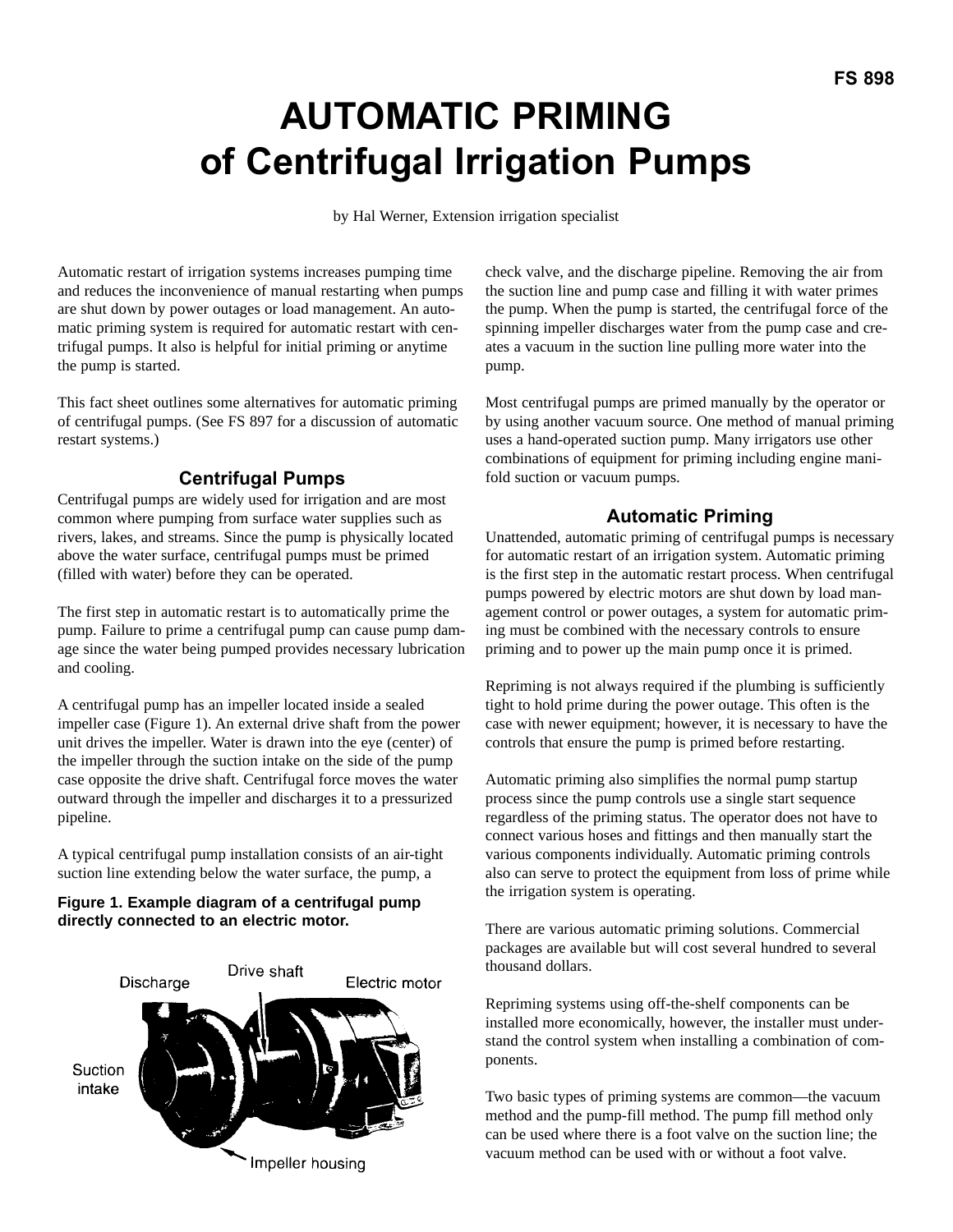Foot valves are one-way valves installed on the intake of the suction pipe. Foot valves maintain pump prime after initial filling, provided there are no leaks in the foot valve, suction line, or pump. Since the foot valve is submerged, corrosion and sediment may cause the valve to lose its seal and leak. Foot valves may not be desirable on long suction lines because of the difficulty in draining the line for repair and at the end of the season.

## **PUMP-FILL PRIMING**

The pump-fill priming method uses a small submersible or sump pump to fill the suction line and pump (Figure 2). An air release valve lets air escape and a pressure or water sensor switches power from the fill pump to the irrigation pump when the pump and suction line are filled with water.

#### **Components of pump-fill priming:**

**Check valve.** Installed in the pipeline on the discharge side of the irrigation pump and must be spring loaded to provide enough back pressure to activate the pressure sensor.

**Foot valve**. Installed near the inlet of the suction line and must be tight enough for the fill pump to accomplish filling without excessive loss of water from leakage.

#### **Submersible or sump pump.**

**Air release valve**. Installed at the discharge of the irrigation pump but before the check valve.

**Hose and fittings.** The hose connecting the fill pump should be connected into the discharge side of the irrigation pump rather than the suction side so water is not drawn through the fill pump after the irrigation pump is started.

**Hose check valve.** A small check valve is needed where the hose connects to the discharge pipeline in order to prevent back flow through the fill pump when the irrigation pump is operating.

**Pressure switch or water sensor**. Detects when water has filled the pump and activates the controls to deactivate the fill pump and activate the irrigation pump. The switch could be set for a pressure rise of 2 to 5 psi.

**Wiring and controls.** A 120V outlet is needed to run most submersible/sump pumps.

#### **How the pump-fill method works:**

When the start button for the pump is pushed or when power is restored after a power outage or Toad management, the controls start the fill pump.

Water is pumped to fill the suction line and pump.

When all the air is released through the air release valve, pressure builds behind the check valve and the pressure sensor signals the control relay to switch power from the fill pump to the irrigation pump.

After operating pressure is reached, safety controls switch from manual ("hand") to auto which then protects the main pump from loss of pressure.

The control circuitry should also determine whether the start cycle should be attempted one or more times before aborting automatic restart effort. It is not desirable to continue to attempt to prime the system if it is not successful after a few attempts.

### **VACUUM PRIMING**

The vacuum method uses a vacuum pump to evacuate the air from the suction line and pump (Figure 3). Atmospheric pressure then fills the suction line with water through the submerged intake. This method requires that all components be air tight from the water surface to the discharge check valve near the pump. A water sensor is installed on the top of the irrigation pump and switches power from the vacuum pump to the irrigation pump when the pump case is filled with water.



Figure 2. Pump-fill priming method.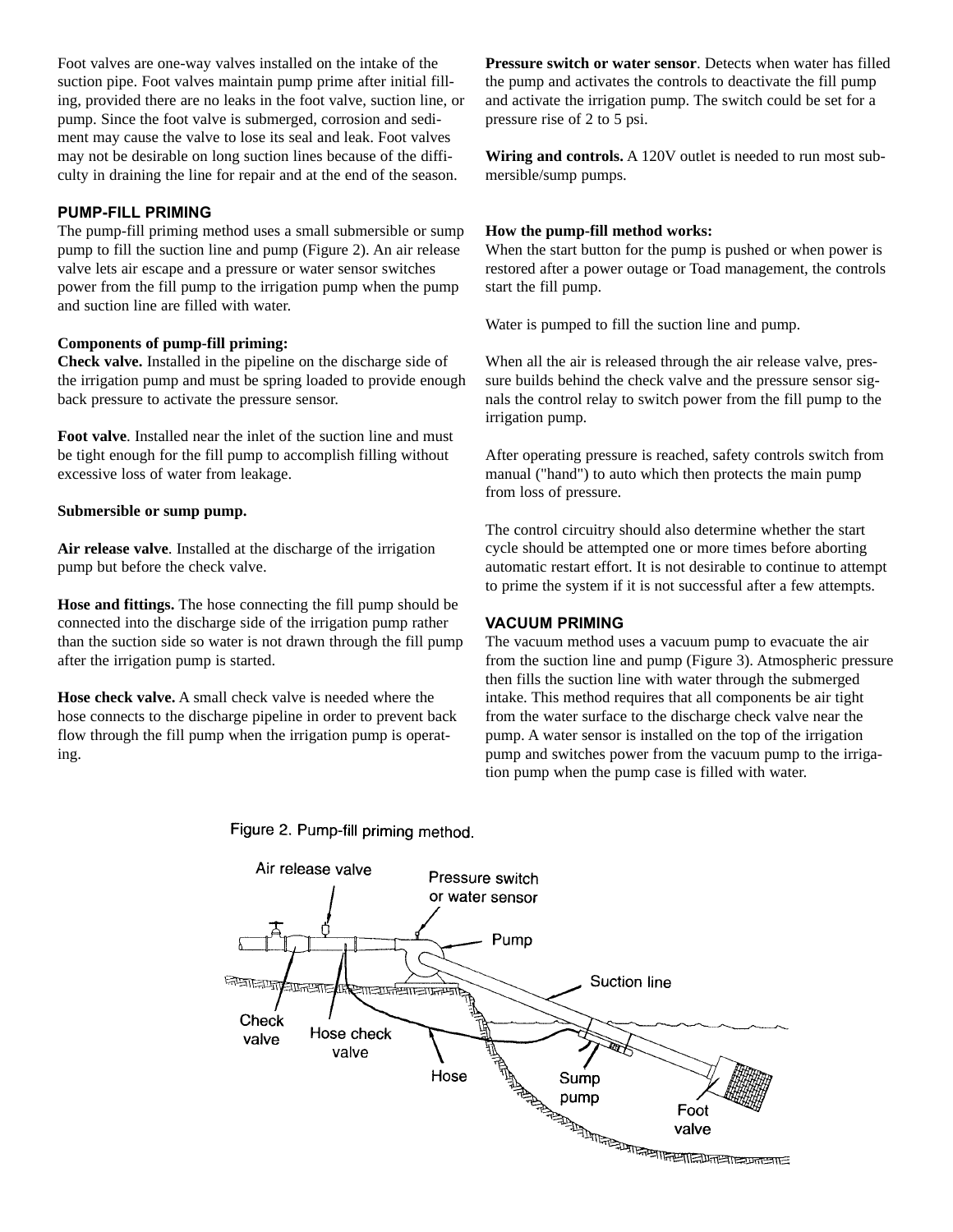#### **Components of vacuum priming:**

**Vacuum pump**. Adequate capacity to remove air from the suction line.

**Combination air release and small check valve.** On top of the pump discharge or pipeline and needs fittings for connecting to the vacuum pump. A small check on the valve prevents pressurized water from entering the vacuum pump while the irrigation pump is operating.

**Check valve.** Installed in the pipeline on the discharge side of the irrigation pump and must provide an air tight seal.

**Hose and fittings.** Vacuum hose is needed to connect the vacuum pump to the air release valve.

**Water sensor switch.** Detects when the pump is full of water and signals the controls to switch from the vacuum pump to the irrigation pump. Located on the top of the pump or pipeline where it is readily contacted by water filling the system.

**Wiring and controls.** A 120V outlet may be needed to run the vacuum pump.

## **How the vacuum method works:**

When the start button for the pump is pushed or when power is restored after load management, the controls start the vacuum pump.

The vacuum pump fills the suction line and pump with water by evacuating the air through the air release valve.

When water closes the contact on the water sensor, the control relay switches power from the vacuum pump to the irrigation pump. Safety controls switch from manual ("hand") to auto after operating pressure is reached which then protects the main pump from loss of pressure.

The control circuitry also should determine whether the start cycle should be attempted one or more times before aborting the automatic restart effort. It is not desirable to continue to attempt to prime the system if it is not successful after a few attempts.

# **Wiring and Controls**

The principle of operation for automatic priming is not complex. It is essential, however, that the wiring and controls accomplish the desired task without safety hazards to the operator or the equipment. Therefore, comply with all National Electric Code provisions and any local codes that may apply. Make sure that the equipment and installation are suitable for the situation to prevent any hazard to operator or system. Contract with a certified electrician who is familiar with irrigation systems to do the work.

Figure 4 is a simplified diagram of the electrical controls for automating the priming of a centrifugal pump. The diagram does not include any additional timers and controls that would be used to implement automatic restart of the remaining parts of the irrigation system. A delay timer could be installed in parallel with the start/stop circuit to enable automatic restart when power is restored.

## Figure 3. Vacuum pump priming method.